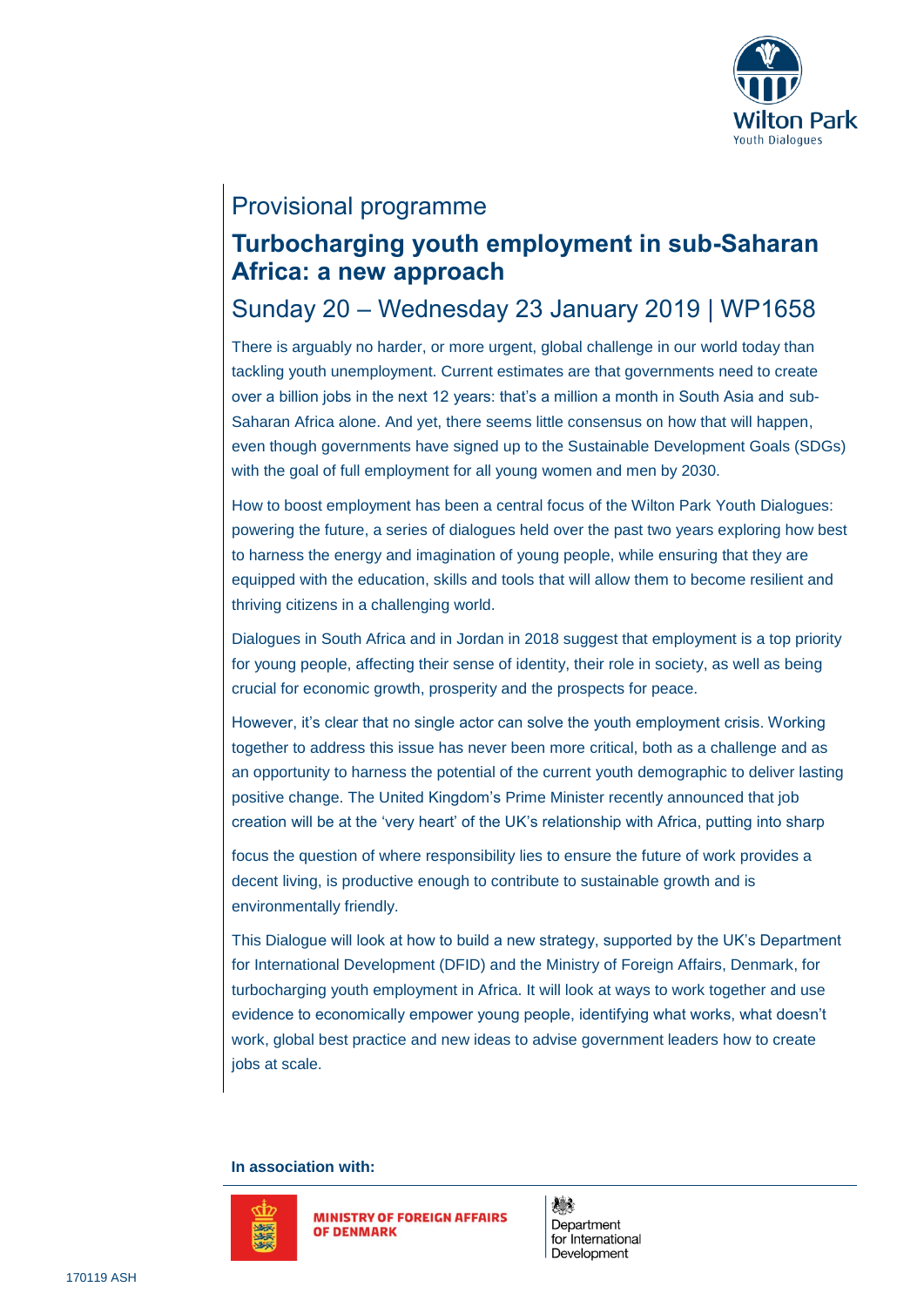**In partnership with the UK's Department for International Development and the Ministry of Foreign Affairs of Denmark**

(Speakers invited and themes proposed \* denotes to be confirmed, ^ denotes expected to participate but not yet confirmed in this role)

## **Sunday 20 January**

| 1600      | Participants arrive and refreshments available                                                               |
|-----------|--------------------------------------------------------------------------------------------------------------|
| 1700-1800 | <b>Welcome and Introduction</b>                                                                              |
|           | <b>Alison Hilliard</b><br>Programme Director, Wilton Park                                                    |
|           | Sharmila Nebhrajani<br><b>Chief Executive, Wilton Park</b>                                                   |
|           | <b>Thomas Rudebeck Eilertzen</b><br>Global Youth Advisor, Ministry of Foreign Affairs of Denmark, Copenhagen |
|           | <b>Patricia Scotland</b><br>Secretary-General of the Commonwealth, Commonwealth Secretariat, London          |
| 1800      | Reception followed by dinner hosted by:                                                                      |
|           | Sharmila Nebhrajani<br>Chief Executive, Wilton Park                                                          |

## **Monday 21 January**

| 0800-0900 | <b>Breakfast</b>                                                                                                                                                                                                                                                                                                                                                                                                                                                                                                                                                                                                                                                                                                                              |
|-----------|-----------------------------------------------------------------------------------------------------------------------------------------------------------------------------------------------------------------------------------------------------------------------------------------------------------------------------------------------------------------------------------------------------------------------------------------------------------------------------------------------------------------------------------------------------------------------------------------------------------------------------------------------------------------------------------------------------------------------------------------------|
| 0900-1030 | 1. New approaches: creating an eco-system for youth employment                                                                                                                                                                                                                                                                                                                                                                                                                                                                                                                                                                                                                                                                                |
|           | Youth unemployment and underemployment in Africa is a complex challenge to tackle.<br>Without concerted action on youth employment, the international community is unlikely to<br>ever achieve the agreed Sustainable Development Goal of 'full employment by 2030.' At<br>the Wilton Park Dialogue that took place in South Africa in July, participants agreed that<br>there was a need to invest in systems to support young people, which includes skills<br>building, entrepreneurship, apprenticeships and better data in order to target<br>interventions more effectively to create jobs for their youth populations. But what does a<br>focus on systems mean for donors, practitioners, governments and young people<br>themselves? |
|           | What new approaches are needed to create an eco-system that promotes youth<br>employment? Does this require a new way of working and a new way of funding? How<br>can different actors come together to create an enabling environment that unlocks jobs<br>for youth, at scale, and how do we keep young people at the centre of this environment?                                                                                                                                                                                                                                                                                                                                                                                           |
|           | <b>Bill Reese</b><br>Chief Executive Officer Emeritus, International Youth Foundation (IYF), Baltimore                                                                                                                                                                                                                                                                                                                                                                                                                                                                                                                                                                                                                                        |
|           | <b>Knight Ganje</b><br>Managing Director, H&G Advertising, Gaborone                                                                                                                                                                                                                                                                                                                                                                                                                                                                                                                                                                                                                                                                           |
|           | <b>Ann Miles</b><br>Director, Mastercard Foundation, Toronto                                                                                                                                                                                                                                                                                                                                                                                                                                                                                                                                                                                                                                                                                  |
| 1030-1115 | Photograph followed by tea/coffee                                                                                                                                                                                                                                                                                                                                                                                                                                                                                                                                                                                                                                                                                                             |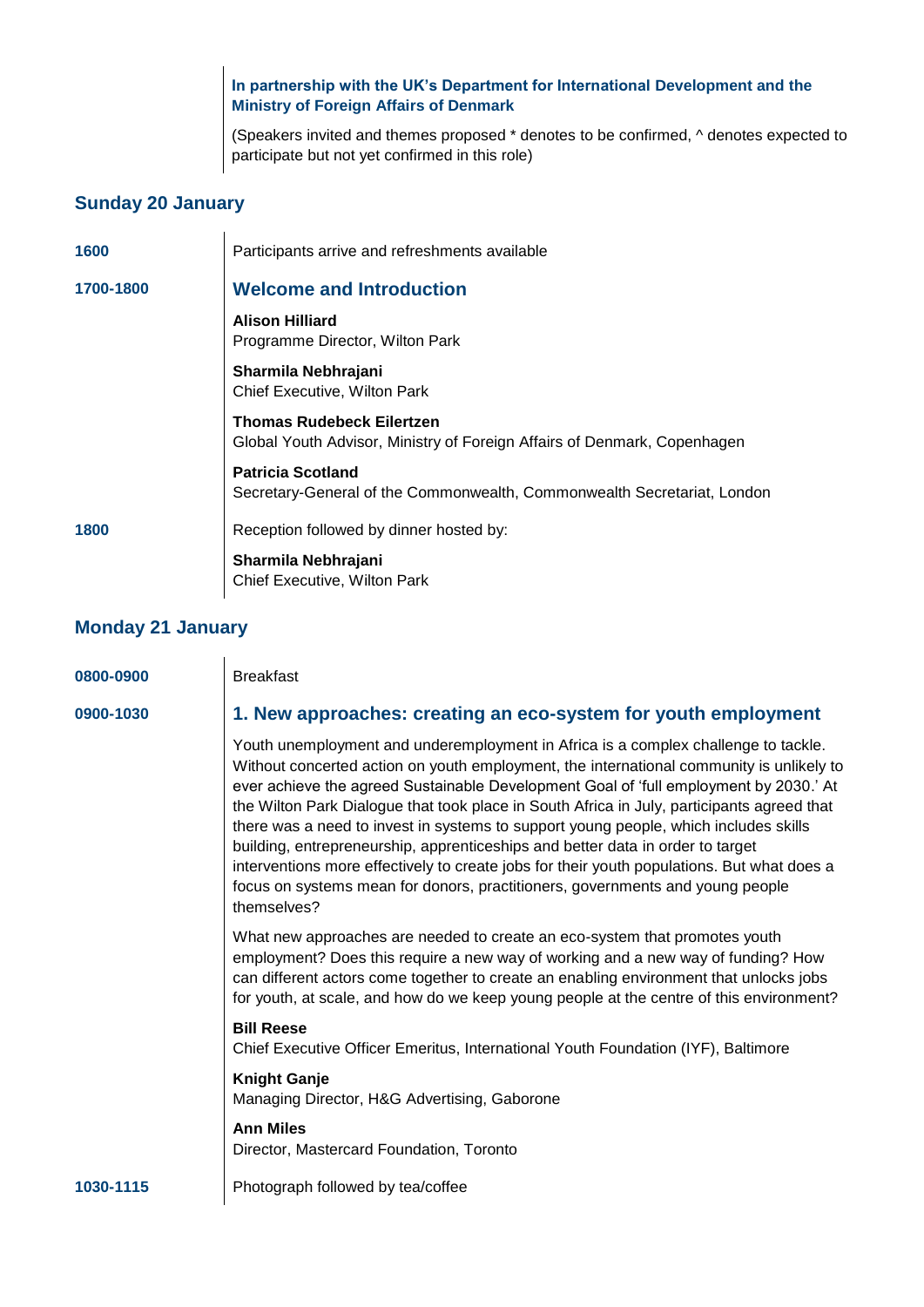| 2. Building the evidence for the next steps                                                                                                                                                                                                                                                                                                                                                                                                                                                                                                                                                                                                                                                                                                                             |
|-------------------------------------------------------------------------------------------------------------------------------------------------------------------------------------------------------------------------------------------------------------------------------------------------------------------------------------------------------------------------------------------------------------------------------------------------------------------------------------------------------------------------------------------------------------------------------------------------------------------------------------------------------------------------------------------------------------------------------------------------------------------------|
| There is widespread agreement on the need for better data to know 'what works' as well<br>as what does not work in addressing the youth employment challenge. How can<br>governments be equipped with the evidence and the technical capacity to boost the<br>incomes of young people, particularly the vast majority that work in the informal sector?<br>What new research initiatives can help and how? And how can young Africans be given a<br>chance to generate new ideas on ways they can be supported into work and become the<br>job creators of tomorrow? And, what can we learn from recent examples of governments<br>and/or practitioners who have successfully implemented new initiatives based on<br>adapting evidence of what works to their context? |
| <b>Darren Welch</b><br>Director of Strategy, Department for International Development (DFID), London                                                                                                                                                                                                                                                                                                                                                                                                                                                                                                                                                                                                                                                                    |
| Ademola Olajide<br>Representative, United Nations Population Fund, Nairobi                                                                                                                                                                                                                                                                                                                                                                                                                                                                                                                                                                                                                                                                                              |
| <b>Riziki Assey</b><br>Youth Think Tank Technical Assistant, Restless Development Uganda, Kampala                                                                                                                                                                                                                                                                                                                                                                                                                                                                                                                                                                                                                                                                       |
| Lunch                                                                                                                                                                                                                                                                                                                                                                                                                                                                                                                                                                                                                                                                                                                                                                   |
| Briefing for Session 4 facilitators in the Library                                                                                                                                                                                                                                                                                                                                                                                                                                                                                                                                                                                                                                                                                                                      |
| 3. Building the evidence for a systems focus: improving job<br>readiness                                                                                                                                                                                                                                                                                                                                                                                                                                                                                                                                                                                                                                                                                                |
| Youth's job readiness can be a real constraint to hiring firms with young people's soft<br>skills, hard skills and aspirations not always matching what is needed to grow African<br>economies. Ensuring education and training better prepares young people for the<br>changing world of work is key. So, how can education systems (different levels:<br>secondary, TVET etc) and labour markets connect more effectively? What needs to<br>change in the education system? What new thinking is there in preparing young people<br>for jobs? How is private sector leadership changing the game in job readiness and what<br>are some of the most effective models for private and public sector collaboration?                                                      |
| This session will focus on case studies for improving job readiness, looking at what works<br>to get young people into jobs and keep them there.                                                                                                                                                                                                                                                                                                                                                                                                                                                                                                                                                                                                                        |
| <b>Tapera Jeffrey Muzira</b><br>Coordinator, Jobs for Youth in Africa Strategy, African Development Bank Group, Abidjan                                                                                                                                                                                                                                                                                                                                                                                                                                                                                                                                                                                                                                                 |
| <b>Tashmia Ismail-Saville</b><br>Chief Executive Officer, Youth Employment Service (YES), Johannesburg                                                                                                                                                                                                                                                                                                                                                                                                                                                                                                                                                                                                                                                                  |
| Ndung'u Kahihu<br>Executive Director, CAP Youth Empowerment Institute (CAP YEI), Nairobi                                                                                                                                                                                                                                                                                                                                                                                                                                                                                                                                                                                                                                                                                |
| Tea/coffee                                                                                                                                                                                                                                                                                                                                                                                                                                                                                                                                                                                                                                                                                                                                                              |
| 4. World café: the digital economy as turbocharger                                                                                                                                                                                                                                                                                                                                                                                                                                                                                                                                                                                                                                                                                                                      |
| This session will look at how the rapid pace of technological progress can be leveraged to<br>boost youth employment. The tech business sector has the potential to become an<br>important and growing source for employment opportunities for youth, as well as driving<br>change in other sectors. How can technology and training better prepare young people<br>for the world of work? What innovations can we learn from and what do we know about<br>taking innovation to scale? What examples are there of how this has worked and what<br>lessons have been learnt? How can a technological innovation ecosystem for youth be<br>created that supports young people's work aspirations by connecting and empowering at                                          |
|                                                                                                                                                                                                                                                                                                                                                                                                                                                                                                                                                                                                                                                                                                                                                                         |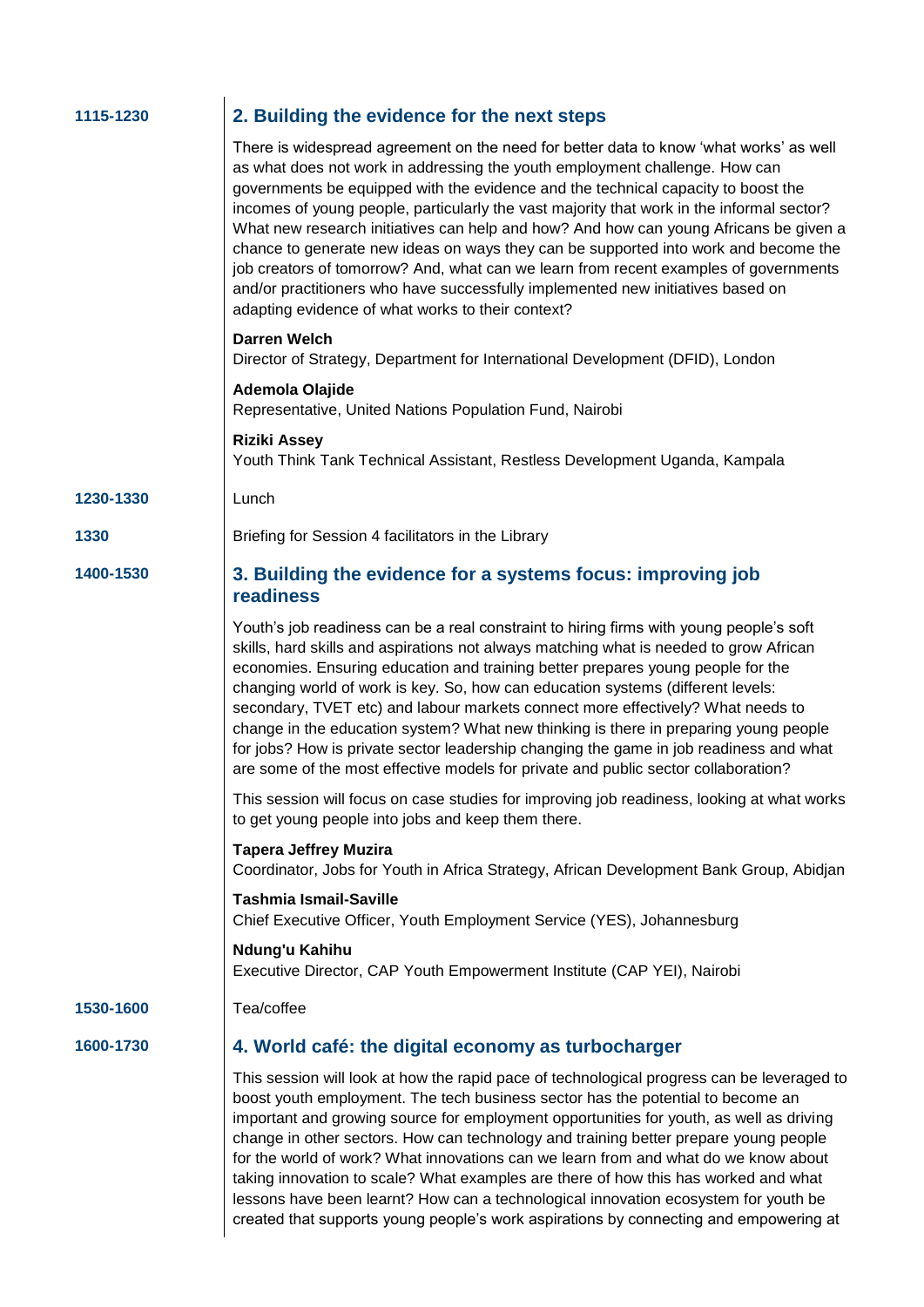|                           | scale? How do we ensure equality of opportunity for young people and technology and<br>overcome the digital divide?                                                                                                                                                                                   |  |
|---------------------------|-------------------------------------------------------------------------------------------------------------------------------------------------------------------------------------------------------------------------------------------------------------------------------------------------------|--|
|                           | This session will have an opening speaker, followed by a world café where participants<br>can move around to learn from different case studies in a dynamic format.                                                                                                                                   |  |
|                           | <b>Chris Locke</b><br>Founder, Caribou Digital, Farnham                                                                                                                                                                                                                                               |  |
|                           | <b>Facilitators:</b>                                                                                                                                                                                                                                                                                  |  |
|                           | <b>Tashmia Ismail-Saville</b><br>Chief Executive Officer, Youth Employment Service (YES), Johannesburg                                                                                                                                                                                                |  |
|                           | <b>Chris Maclay</b><br>Head of Growth, Lynk Kenya, Nairobi                                                                                                                                                                                                                                            |  |
|                           | <b>Phillip Chikwiramakomo</b><br>Head, Impact Solutions, Samasource, Nairobi                                                                                                                                                                                                                          |  |
|                           | <b>Chris Locke</b><br>Founder, Caribou Digital, Farnham                                                                                                                                                                                                                                               |  |
| 1730-1745                 | Tea/coffee                                                                                                                                                                                                                                                                                            |  |
| 1745-1900                 | 5. Building the evidence for a systems focus: making the informal<br>economy count                                                                                                                                                                                                                    |  |
|                           | As most young Africans will earn their livelihood in the informal economy in rural<br>communities, what are the most important investments to help them reach their potential<br>in these settings? How can young people in informal and/or rural enterprises be<br>supported to become job creators? |  |
|                           | From aspirations to assets, what works to maximise young people's profits and prospects<br>in agriculture and how can employment opportunities for young people in particular be<br>maximised in agri-food systems?                                                                                   |  |
|                           | How to support young people in the informal sector, whilst also increasing the number of<br>jobs in the formal sector? Are there examples of how this has worked that could be taken<br>to scale? What needs to change now to bridge this gap?                                                        |  |
|                           | <b>Chris Donohue</b><br>Regional Director, East Africa, TechnoServe, Nairobi                                                                                                                                                                                                                          |  |
|                           | <b>Rotimi Olawale</b><br>Founder, Chief Executive Officer, JR Farms Nigeria Limited, Ilorin                                                                                                                                                                                                           |  |
|                           | Ademola Adesina<br>Expert, Youth Division, African Union Commission, Addis Ababa                                                                                                                                                                                                                      |  |
| 1900                      | Reception followed by dinner                                                                                                                                                                                                                                                                          |  |
| <b>Tuesday 22 January</b> |                                                                                                                                                                                                                                                                                                       |  |
| 0800-0900                 | <b>Breakfast</b>                                                                                                                                                                                                                                                                                      |  |
|                           |                                                                                                                                                                                                                                                                                                       |  |

### **0900-1030 6. Building the evidence: leaving no-one behind - economic empowerment of marginalised groups**

Young women are often not able to fully contribute to labour markets, whilst young people with disabilities frequently face enormous barriers to finding decent work. Young Africans on the move may also face additional challenges in finding decent work.

What are the transferable features of programmes that have demonstrated effectiveness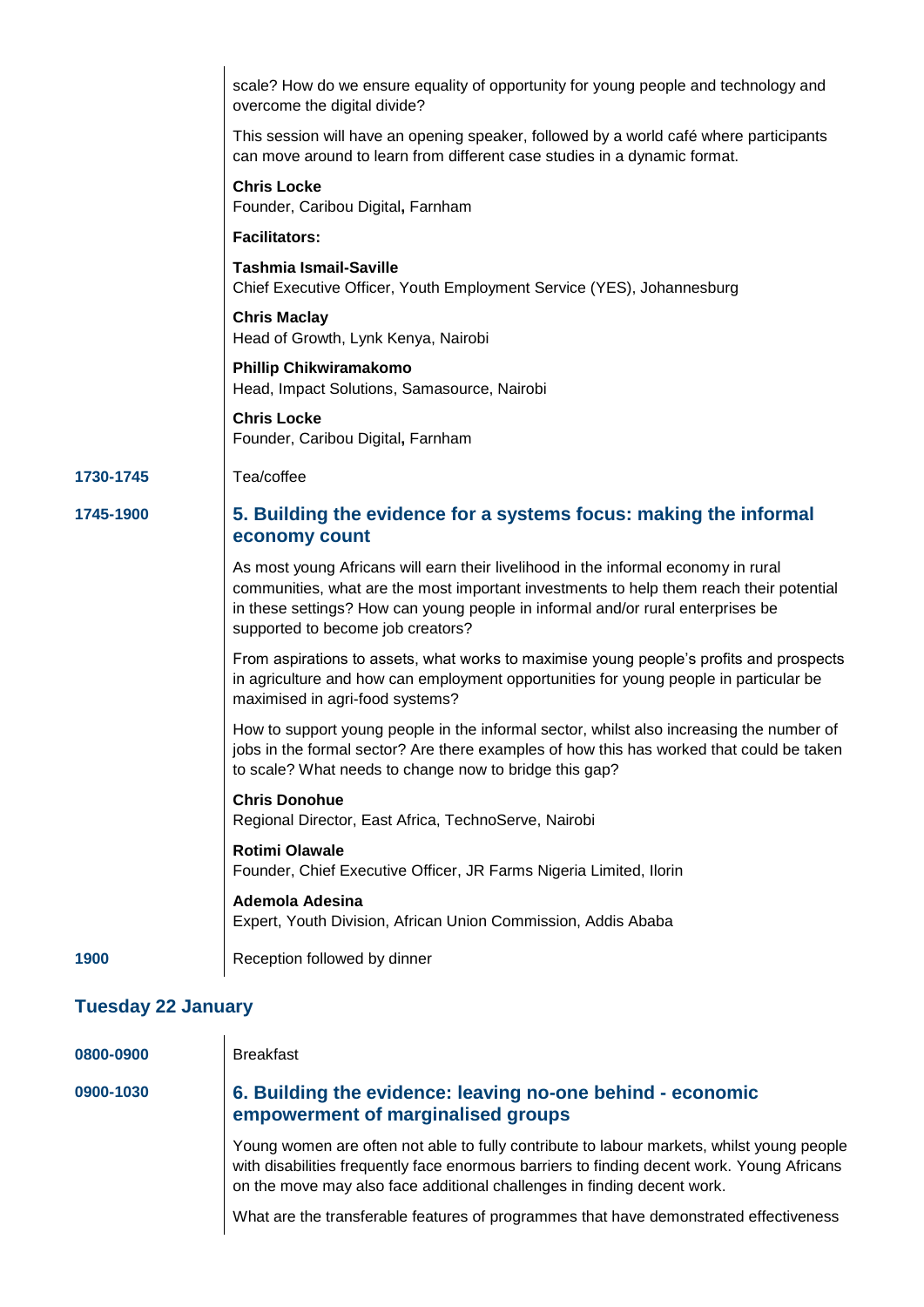|           | in ensuring that marginalised groups are included? How can we make sure programmes<br>aimed at supporting girls and young women as they transition to work are safe and<br>inclusive environments? What success has there been in getting young people with<br>disabilities into work and how might this be scaled up? How can young Africans on the<br>move be integrated into labour markets? How do governments/practitioners need to<br>operate differently to meet the employment needs of young people in conflict-affected<br>and fragile contexts? |
|-----------|------------------------------------------------------------------------------------------------------------------------------------------------------------------------------------------------------------------------------------------------------------------------------------------------------------------------------------------------------------------------------------------------------------------------------------------------------------------------------------------------------------------------------------------------------------|
|           | <b>Mark Mapemba</b><br>Intellectual Disability Self Advocate, Parents of Disabled Children of Malawi (PODCAM),<br><b>Blantyre</b>                                                                                                                                                                                                                                                                                                                                                                                                                          |
|           | Abella Bateyunga<br>Founder, Chief Executive Officer, Tanzania Bora Initiative, Dar es Salaam                                                                                                                                                                                                                                                                                                                                                                                                                                                              |
|           | Miji Park<br>Director of Programmes, Mercy Corps, Kampala                                                                                                                                                                                                                                                                                                                                                                                                                                                                                                  |
| 1030-1100 | Tea/coffee                                                                                                                                                                                                                                                                                                                                                                                                                                                                                                                                                 |
| 1100-1245 | 7. What should a youth-centred, multi-faceted response to the youth<br>unemployment crisis look like?                                                                                                                                                                                                                                                                                                                                                                                                                                                      |
|           | How can young Africans be given the chance to generate ideas on ways that<br>governments can support them to find and keep jobs? What are the forums for hearing<br>their voices and their solutions? What do young people need to become Africa's<br>changemakers and job creators? How can new policy research work in partnership with<br>Africa's young people? This session will include Twitter digital youth input outside the<br>conference room.                                                                                                  |
|           | Simotwo Zainabu<br>Co-Founder and Chief Financial Officer, Mashinani Hub, Nyamira                                                                                                                                                                                                                                                                                                                                                                                                                                                                          |
|           | <b>Gerald Chirinda</b><br>Chief Executive Officer, Tapiwa Capital, Harare                                                                                                                                                                                                                                                                                                                                                                                                                                                                                  |
|           | <b>Lawrence Muli</b><br>Assistant Programme Officer, Commonwealth Secretariat, London                                                                                                                                                                                                                                                                                                                                                                                                                                                                      |
| 1245-1400 | Lunch                                                                                                                                                                                                                                                                                                                                                                                                                                                                                                                                                      |
| 1340      | Briefing for Session 8 facilitators in the Library                                                                                                                                                                                                                                                                                                                                                                                                                                                                                                         |
| 1400-1445 | Garden walk (meet in conservatory)                                                                                                                                                                                                                                                                                                                                                                                                                                                                                                                         |
| 1500-1630 | 8. Breakout groups: towards a response to the youth employment<br><b>crisis</b>                                                                                                                                                                                                                                                                                                                                                                                                                                                                            |
|           | Small groups focussing on key discussion themes to date.                                                                                                                                                                                                                                                                                                                                                                                                                                                                                                   |
|           | What are the key barriers to a systems approach for youth employment? What changes<br>need to take place to create an enabling environment where promising solutions can be<br>taken to scale?                                                                                                                                                                                                                                                                                                                                                             |
|           | <b>Facilitators:</b>                                                                                                                                                                                                                                                                                                                                                                                                                                                                                                                                       |
|           | <b>Perry Maddox</b><br>Chief Executive Officer, Restless Development, London                                                                                                                                                                                                                                                                                                                                                                                                                                                                               |
|           | <b>Layne Robinson</b><br>Head of Social Policy Development, Commonwealth Secretariat, London                                                                                                                                                                                                                                                                                                                                                                                                                                                               |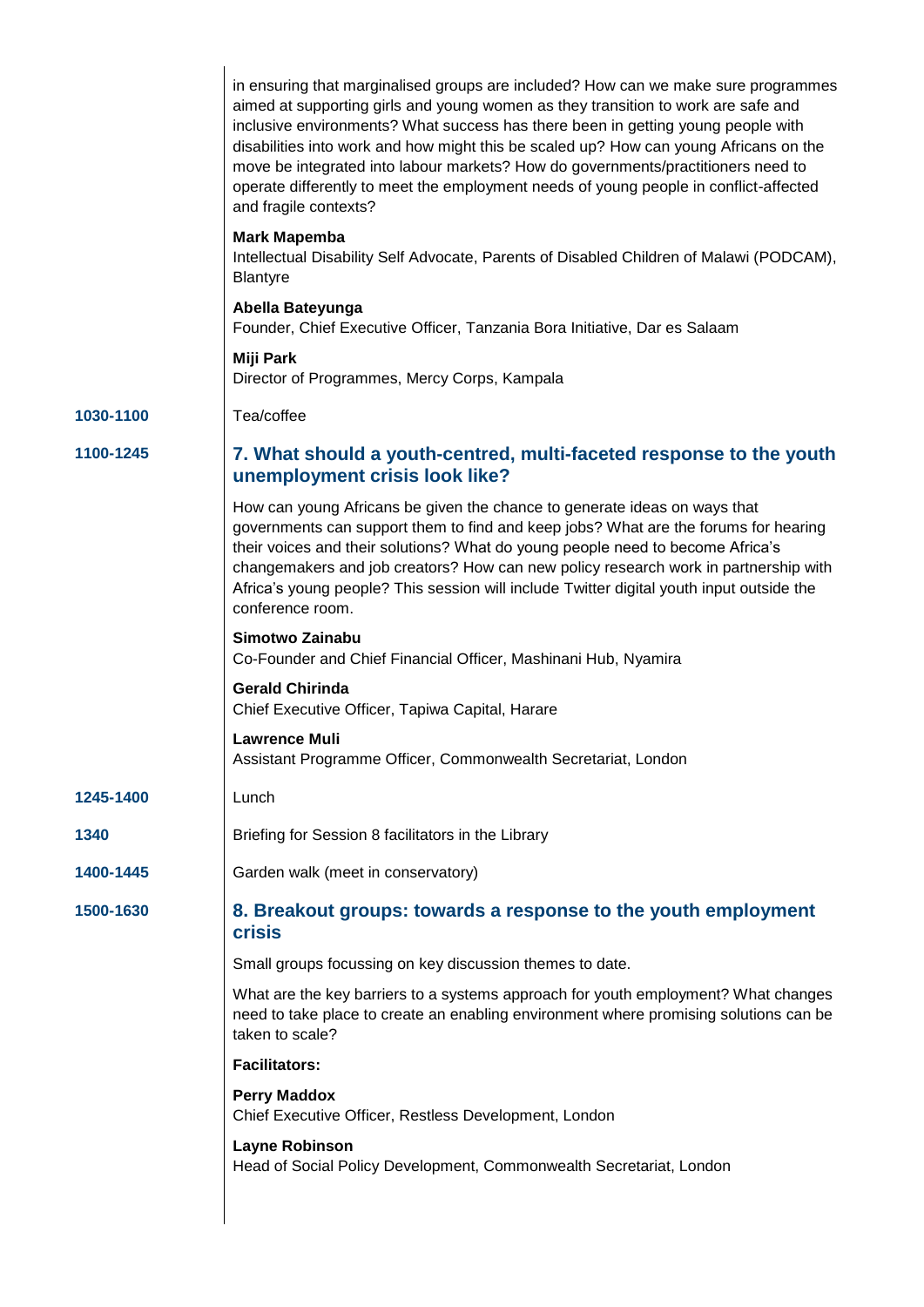|                             | <b>Anita Tiessen</b><br>Chief Executive Officer, Youth Business International (YBI), London                                                                                                                                                                                                                                                                                                                                                                                                            |  |
|-----------------------------|--------------------------------------------------------------------------------------------------------------------------------------------------------------------------------------------------------------------------------------------------------------------------------------------------------------------------------------------------------------------------------------------------------------------------------------------------------------------------------------------------------|--|
|                             | <b>Hugo Gorst-Williams</b><br>Youth Team Leader, Department for International Development (DFID), London                                                                                                                                                                                                                                                                                                                                                                                               |  |
|                             | <b>Helen Osborne</b><br>Independent Consultant, Helen Osborne Advisory, London                                                                                                                                                                                                                                                                                                                                                                                                                         |  |
| 1630-1700                   | Tea/coffee                                                                                                                                                                                                                                                                                                                                                                                                                                                                                             |  |
| 1700-1830                   | 9. Feedback from breakout groups: building a response to the youth<br>employment crisis                                                                                                                                                                                                                                                                                                                                                                                                                |  |
|                             | This session will hear back from the breakout groups, looking at how to build a response<br>to the youth employment crisis and working towards key recommendations.                                                                                                                                                                                                                                                                                                                                    |  |
| 1830                        | Reception followed by dinner                                                                                                                                                                                                                                                                                                                                                                                                                                                                           |  |
| <b>Wednesday 23 January</b> |                                                                                                                                                                                                                                                                                                                                                                                                                                                                                                        |  |
| 0800-0900                   | Breakfast and checkout                                                                                                                                                                                                                                                                                                                                                                                                                                                                                 |  |
| 0900-1030                   | 10. Working together to bring about change                                                                                                                                                                                                                                                                                                                                                                                                                                                             |  |
|                             | How can different actors work collaboratively to design a systems approach that brings<br>about long term and sustainable change? How can young people be fully engaged in this<br>process? How can we most effectively enable connections at community, national and<br>international levels?                                                                                                                                                                                                         |  |
|                             | <b>Namita Datta</b><br>Program Manager, Solutions for Youth Employment (S4YE), The World Bank Group,<br>Washington, DC                                                                                                                                                                                                                                                                                                                                                                                 |  |
|                             | <b>Susana Puerto</b><br>Senior Youth Employment Specialist, International Labour Organisation (ILO), Geneva                                                                                                                                                                                                                                                                                                                                                                                            |  |
|                             | <b>Jeremy Lefroy</b><br>Member of Parliament for Stafford; Founder and Co-Chair, Coalition for Youth<br>Employment; Chair, Parliamentary Network for the World Bank and IMF, House of<br>Commons, London                                                                                                                                                                                                                                                                                               |  |
| 1030-1100                   | Tea/coffee                                                                                                                                                                                                                                                                                                                                                                                                                                                                                             |  |
| 1100-1110                   | <b>11. Evaluation survey</b>                                                                                                                                                                                                                                                                                                                                                                                                                                                                           |  |
|                             | Completion of online survey.                                                                                                                                                                                                                                                                                                                                                                                                                                                                           |  |
| 1110-1300                   | 12. Towards a brighter future of work for young people:<br>commitments and next steps                                                                                                                                                                                                                                                                                                                                                                                                                  |  |
|                             | Pulling together the evidence from the previous days' plenary sessions, as well as<br>recommendations from the world café and breakout groups, this session will aim to<br>outline just what a multi-faceted response to the youth unemployment crisis should look<br>like. What more needs to be done? This session will consider what steps are needed to<br>create a brighter future of work for young people, drawing on the recommendations and<br>commitments made over the course of the event. |  |
| 1300                        | Lunch                                                                                                                                                                                                                                                                                                                                                                                                                                                                                                  |  |
| 1400                        | Participants depart                                                                                                                                                                                                                                                                                                                                                                                                                                                                                    |  |